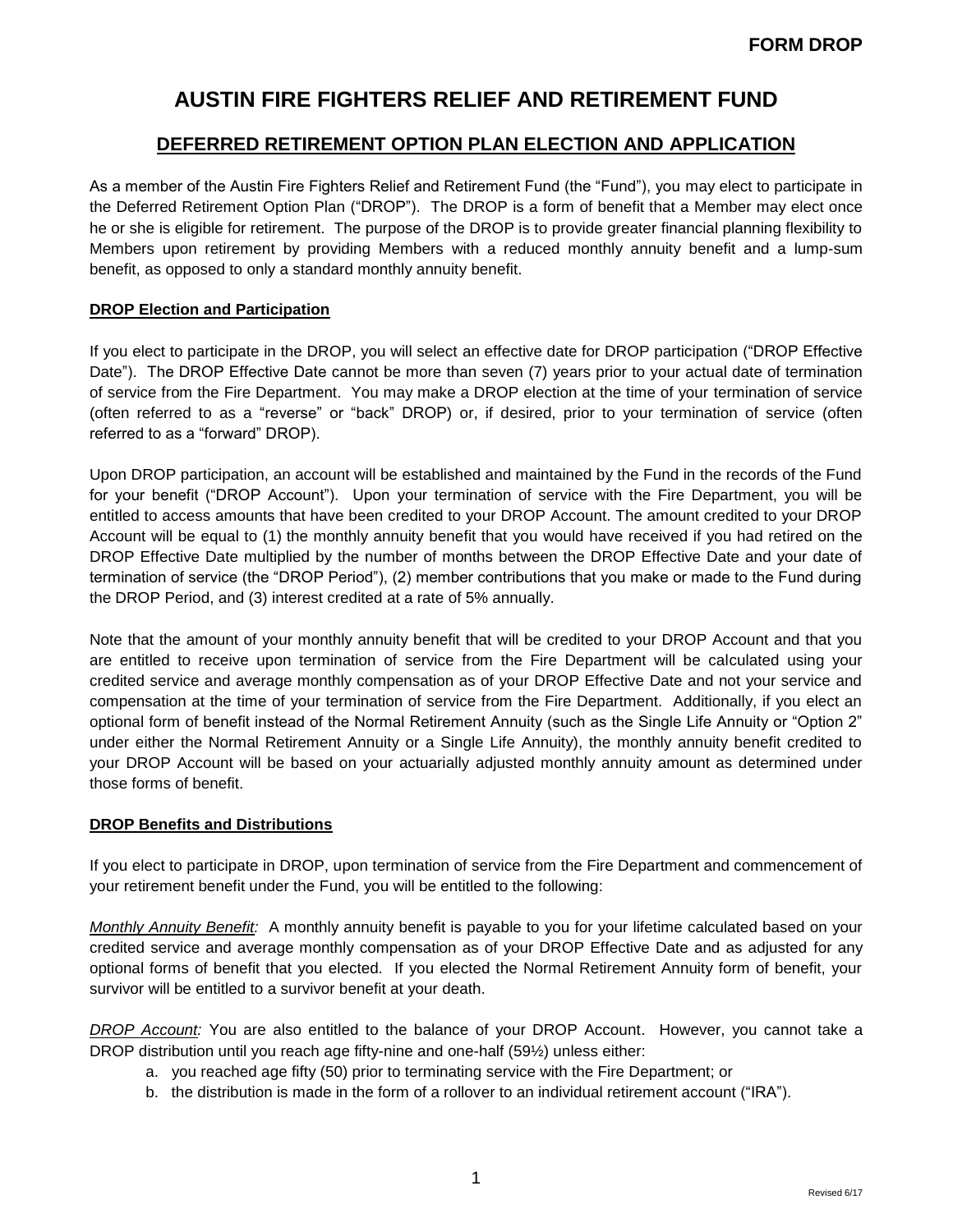Your DROP account will continue to accrue 5% interest annually while it remains in the Fund. You may withdraw your DROP Account balance (1) in a single lump-sum payment or (2) in up to eight (8) equal or unequal installment payments. Your DROP distributions may be paid directly to you if you reached age fifty (50) prior to termination of service, or you may elect that the distribution be "rolled over" into an eligible retirement account (i.e. an IRA, another employer's tax-qualified plan, etc.). You must withdraw your entire DROP Account no later than April 1 of the year after you reach age 70½.

All distributions from your DROP account (that have not been previously taxed) are subject to a mandatory twenty percent (20%) withholding for federal income tax unless the distribution is transferred directly by the Fund to an Individual Retirement Account, an Individual Retirement Annuity, or a qualified trust.

#### **DROP Beneficiary**

You may designate a beneficiary to receive any balance remaining in your DROP Account at your death. Your DROP account is separate from your monthly retirement annuity benefit. Your spouse, dependent children, or the beneficiary you designated on Form 500A, Form 500R, or Form SLA to receive a survivor benefit is not applicable to your DROP Account. To name a beneficiary to receive the balance of your DROP Account, you should complete the Beneficiary Designation on page 6 of this form.

If you are married, you may not designate a beneficiary other than your spouse unless your spouse gives his or her written consent. If you are not married and you do not designate a beneficiary on page 6 of this form, any balance remaining in your DROP Account at your death will be distributed to your estate in a lump-sum payment.

Note that you may change your DROP beneficiary designation at any time without a reduction to your benefits by contacting the Pension Office. However, if you are married, you must obtain your spouse's consent each time you change your DROP beneficiary to someone other than your spouse.

#### **Important Note Regarding Option 2 Election**

If you elect Option 2 under either the Normal Retirement Annuity form of benefit or the Single Life Annuity form of benefit, the 10-year period of guaranteed payments will commence at your DROP Effective Date and not your date of retirement from the Fire Department. Thus, years during the DROP Period count against your 10-year period of guaranteed payments. For example, upon retiring from the Fire Department, if you select a "reverse" or "back" DROP for the maximum of 7 years, you will only have 3 years left in the guaranteed 10-year period after you terminate from active service.

## **Please contact your Pension Office for more information about the DROP.**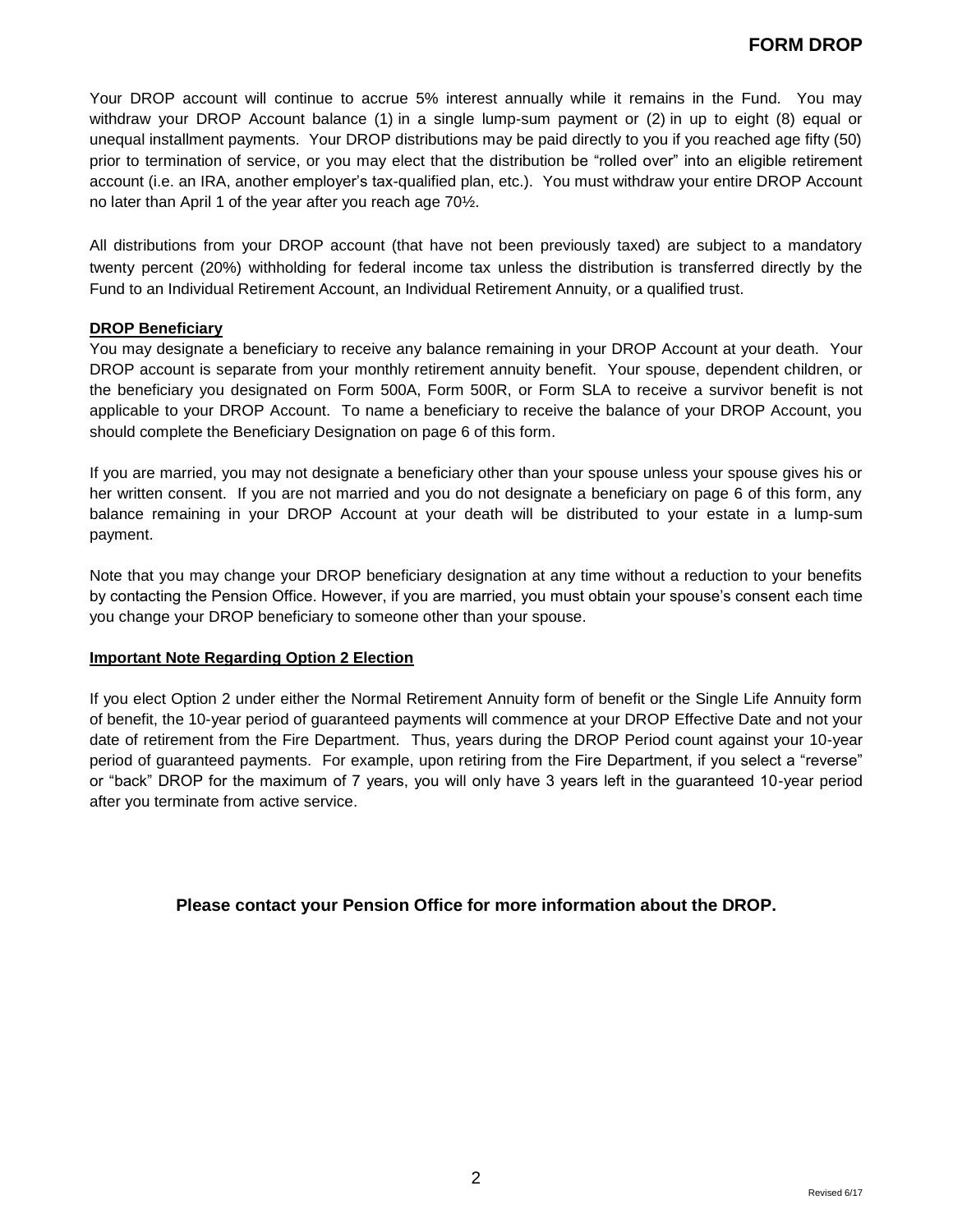## **DEFERRED RETIREMENT OPTION PLAN ELECTION AND APPLICATION**

|                                                                                                                  | Street, City, State, Zip |                              |  |
|------------------------------------------------------------------------------------------------------------------|--------------------------|------------------------------|--|
| Home Phone No: ___________________Cell Phone No: _______________________________                                 |                          | E-mail______________________ |  |
|                                                                                                                  |                          |                              |  |
| If Married, Spouse's Name and SSN: North State of Song Section 1.1 (1995) 1986. The Maria State of Maria State S |                          |                              |  |

DROP Effective Date: My participation in the DROP will be effective as of: \_\_\_\_\_\_\_\_\_\_\_\_\_\_\_\_\_\_\_\_\_\_\_\_\_\_\_\_\_\_\_\_.

(This date cannot be more than seven (7) years prior to your date of termination of service from the Fire Department).

As of my DROP Effective Date, my monthly annuity benefit will be based on:

| Years of credited service: |  |
|----------------------------|--|
|                            |  |

Average monthly compensation: \_\_\_\_\_\_\_\_\_\_\_\_\_\_\_\_\_\_\_\_

• Percentage used in calculations:

*Continue to next page*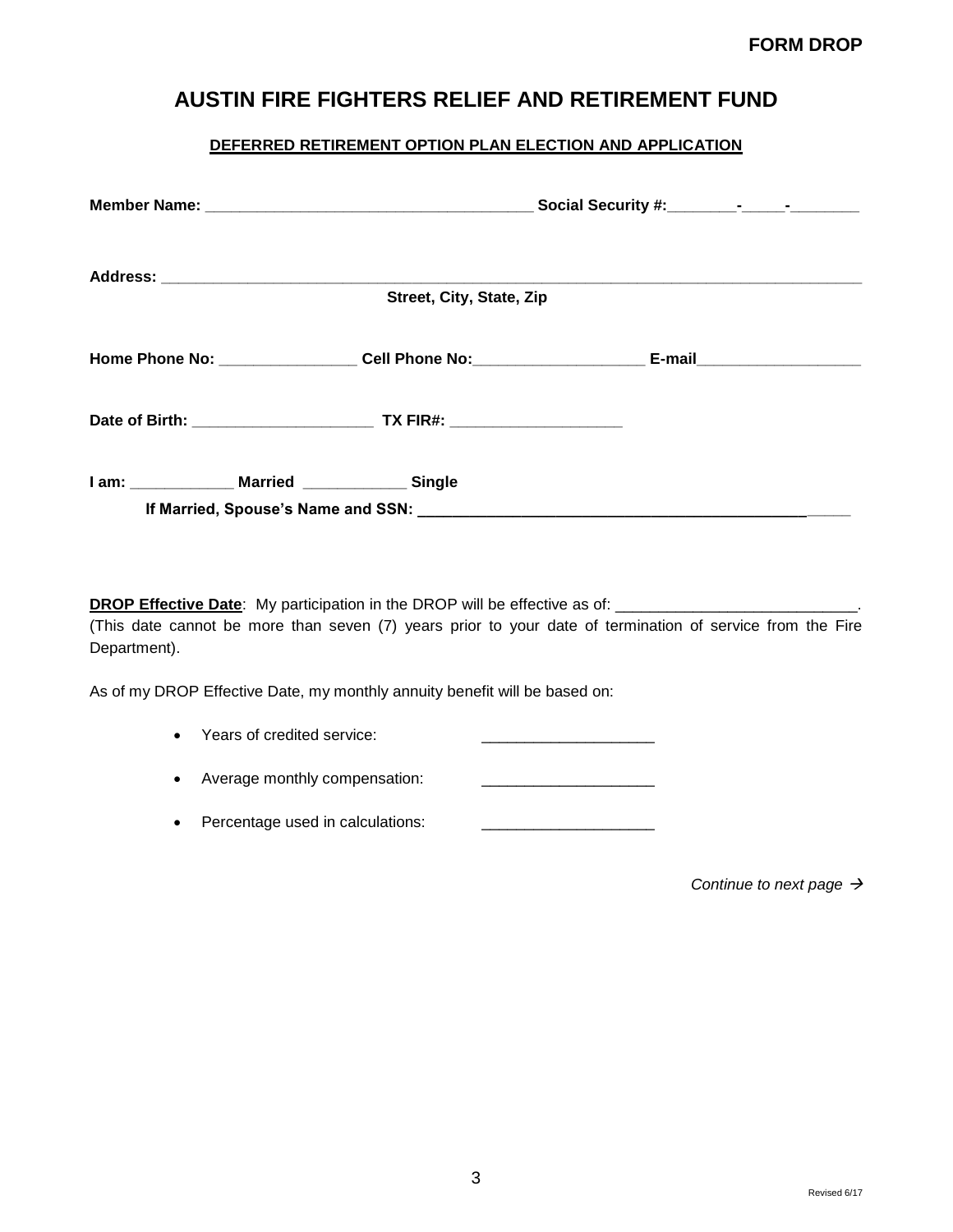#### **DROP Distribution Election Form**

If you are submitting this FORM DROP in connection with your termination of service with the Fire Department, please indicate below your current desire as to any distribution:

- **ROLLOVER.** I choose to have my entire DROP account balance rolled over into an eligible qualified plan or IRA. No federal income tax will be withheld. The name and address of the plan/IRA is completed below.
- \_\_\_\_\_ **PARTIAL ROLLOVER**. I choose to have \$\_\_\_\_\_\_\_\_\_\_\_\_\_\_\_\_\_ of my DROP account balance rolled over into an eligible qualified plan or IRA. No federal income tax will be withheld from this portion. The remaining balance of my DROP account will remain in the pension fund until further instructions are given. The name and address of the plan/IRA is completed below.
- \_\_\_\_\_ **LUMP SUM DIRECT DISTRIBUTION TO PARTICIPANT**. I choose to have my entire DROP account balance made payable to me. Please withhold \_\_\_\_% or 20%, whichever is greater, for federal income tax.
- **PARTIAL DISTRIBUTION TO PARTICIPANT**. I choose to have a partial payment of \$ of my DROP account balance made payable to me. Please withhold \_\_\_\_\_% or 20%, whichever is greater, for federal income tax on this partial payment. The remaining balance of my DROP account will remain in the pension fund until further instructions are given.
- \_\_\_\_\_ **LEAVING DROP IN PENSION FUND.** I choose to leave my entire DROP account balance in the pension fund to accrue 5% interest compounded monthly.

#### Name and Street Address of Qualified Plan or IRA and Account Number

Name:

Street Address:

Account Number: **Account Number: Account Number: Account Number: Account Number: Account Number: Account Number: Account Number: Account Number: Account Number: Account Number: Account Number: Account** 

To request additional distributions from your DROP Account (up to a maximum of 8 total distributions), you must submit a Distribution Election Form to the Pension Office. The remainder of your DROP Account must be withdrawn in its entirety no later than April 1<sup>st</sup> of the year after the year in which you reach age 70 $\frac{1}{2}$  if you have not already withdrawn the entire balance.

Signature of Fire Fighter

| For Fund Administrative Use Only: |  |  |
|-----------------------------------|--|--|
| Date Received:                    |  |  |
| Received By:                      |  |  |

Print or Type Name of Fire Fighter

\_\_\_\_\_\_\_\_\_\_\_\_\_\_\_\_\_\_\_\_\_\_\_\_\_\_\_\_\_\_\_\_

\_\_\_\_\_\_\_\_\_\_\_\_\_\_\_\_\_\_\_\_\_\_\_\_\_\_\_\_\_\_\_\_

Date:  $\frac{1}{2}$  /  $\frac{1}{2}$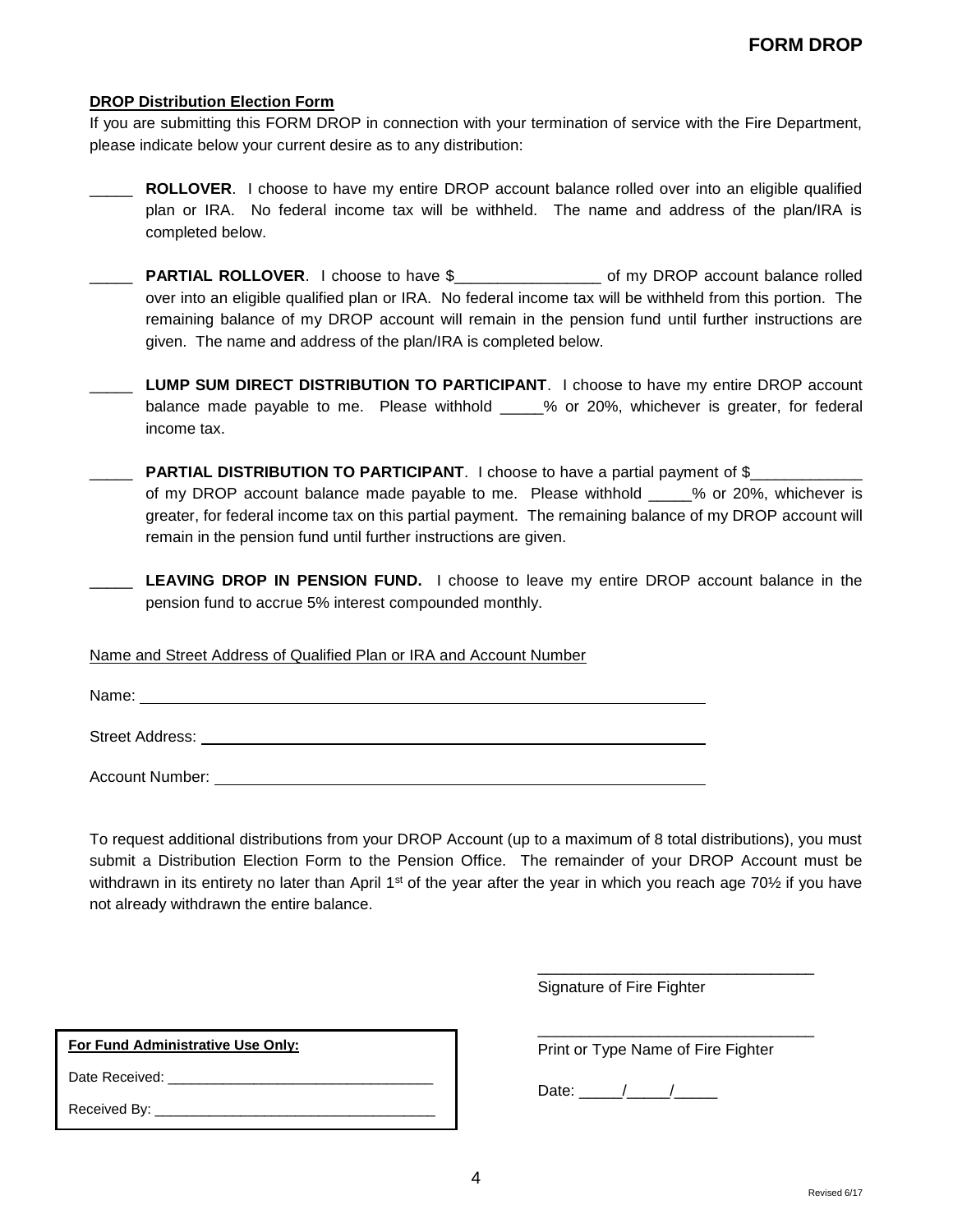## **DEFERRED RETIREMENT OPTION PLAN ELECTION AND APPLICATION**

## **BY SIGNING THIS APPLICATION, I ACKNOWLEDGE THE FOLLOWING:**

- I understand that I am eligible to participate in the Deferred Retirement Option Plan (DROP) pursuant to the Fund's governing statute, Article 6243e.1, Vernon's Texas Civil Statutes (the "Act") and the Fund Rules.
- I have had the opportunity to meet with the Fund's administrative staff and ask them questions regarding the operation of DROP and the effect that my participation in the DROP will have on my benefits and any potential survivor benefit under the Fund.
- I have had the opportunity to seek advice from a professional tax advisor and understand that the administrative staff of the Fund, although providing some general information, cannot and has not rendered legal advice to me regarding the effect that my participation in the DROP will or may have on the taxation of any benefit I may receive, or my survivor or beneficiary may receive, under the Fund.
- I understand that my retirement annuity as calculated under the terms of the Act will be determined as of my DROP Effective Date. I also understand that as a consequence of my election to participate in DROP, I will forgo any otherwise applicable improvements in my retirement pension, including, but not limited to, improvements attributable to age, rank, increase in pay, or years of service with the Fire Department that occurred or accrued after my DROP Effective Date.
- **I** understand that my election to participate in the DROP is irrevocable.
- I understand that my monthly annuity benefit and my DROP benefits are subject to the provisions of Article 9.03 of the Act governing the Fund (the Internal Revenue Code Section 415 limitations).

THE BELOW MEMBER HEREBY ELECTS TO PARTICIPATE IN THE DROP. I UNDERSTAND THAT MY ELECTION TO PARTICIPATE IN DROP AND MY DISTRIBUTION ELECTIONS ABOVE ARE IRREVOCABLE.

Signature of Fire Fighter

Print or Type Name of Fire Fighter

\_\_\_\_\_\_\_\_\_\_\_\_\_\_\_\_\_\_\_\_\_\_\_\_\_\_\_\_\_\_\_\_

\_\_\_\_\_\_\_\_\_\_\_\_\_\_\_\_\_\_\_\_\_\_\_\_\_\_\_\_\_\_\_\_

Date: / /

**For Fund Administrative Use Only:** 

Date Received: \_\_\_\_\_\_\_\_\_\_\_\_\_\_\_\_\_\_\_\_\_\_\_\_\_\_\_\_\_\_\_\_\_\_

Received By: \_\_\_\_\_\_\_\_\_\_\_\_\_\_\_\_\_\_\_\_\_\_\_\_\_\_\_\_\_\_\_\_\_\_\_\_